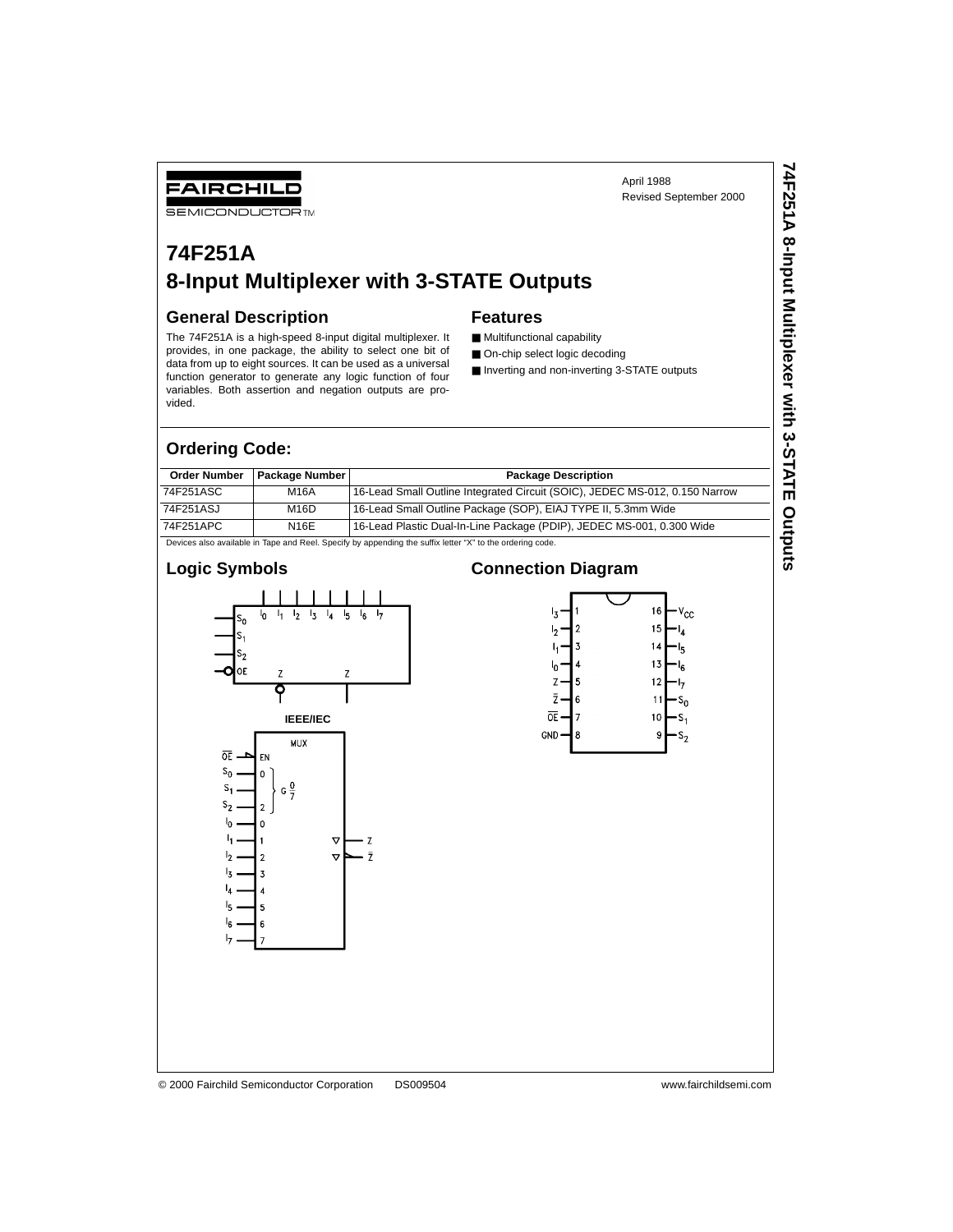74F251A **74F251A**

#### **Unit Loading/Fan Out**

| <b>Pin Names</b>     | <b>Description</b>                       | U.L.            | Input $I_{\rm HI}/I_{\rm H}$ |  |  |
|----------------------|------------------------------------------|-----------------|------------------------------|--|--|
|                      |                                          | <b>HIGH/LOW</b> | Output $I_{OH}/I_{O1}$       |  |  |
| $\frac{S_0-S_2}{OE}$ | Select Inputs                            | 1.0/1.0         | 20 µA/-0.6 mA                |  |  |
|                      | 3-STATE Output Enable Input (Active LOW) | 1.0/1.0         | 20 µA/-0.6 mA                |  |  |
| $I_0-I_7$            | Multiplexer Inputs                       | 1.0/1.0         | 20 µA/-0.6 mA                |  |  |
|                      | 3-STATE Multiplexer Output               | 150/40 (33.3)   | $-3$ mA/24 mA (20 mA)        |  |  |
|                      | Complementary 3-STATE Multiplexer Output | 150/40 (33.3)   | $-3$ mA/24 mA (20 mA)        |  |  |

#### **Functional Description**

#### **Truth Table**

This device is a logical implementation of a single-pole, 8 position switch with the switch position controlled by the state of three Select inputs,  $S_0$ ,  $S_1$ ,  $S_2$ . Both assertion and negation outputs are provided. The Output Enable input (OE) is active LOW. When it is activated, the logic function provided at the output is:

 $Z = \overline{OE} \cdot (I_0 \cdot \overline{S}_0 \cdot \overline{S}_1 \cdot \overline{S}_2 + I_1 \cdot S_0 \cdot \overline{S}_1 \cdot \overline{S}_2 +$  $I_2 \cdot \overline{S}_0 \cdot S_1 \cdot \overline{S}_2 + I_3 \cdot S_0 \cdot S_1 \cdot \overline{S}_2 +$  $I_4 \bullet \overline{S}_0 \bullet \overline{S}_1 \bullet S_2 + I_5 \bullet S_0 \bullet \overline{S}_1 \bullet S_2 +$  $I_6 \cdot \overline{S}_0 \cdot S_1 \cdot S_2 + I_7 \cdot S_0 \cdot S_1 \cdot S_2$ 

When the Output Enable is HIGH, both outputs are in the high impedance (High Z) state. This feature allows multiplexer expansion by tying the outputs of up to 128 devices together. When the outputs of the 3-STATE devices are tied together, all but one device must be in the high impedance state to avoid high currents that would exceed the maximum ratings. The Output Enable signals should be designed to ensure there is no overlap in the active LOW portion of the enable voltages.

|           | <b>Inputs</b>  |       | <b>Outputs</b> |                  |                |
|-----------|----------------|-------|----------------|------------------|----------------|
| <b>OE</b> | $\mathbb{S}_2$ | $S_1$ | $s_{o}$        | Z                | z              |
| H         | X              | X     | X              | Z                | Z              |
|           | I.             | L     |                | $\mathbf{I}_{0}$ | ۱ <sub>0</sub> |
|           | I.             | L     | Н              |                  | 11             |
| г         | I.             | н     | L              | I <sub>2</sub>   | I <sub>2</sub> |
|           |                |       |                |                  |                |
|           | I.             | н     | Н              | $I_3$            | $I_3$          |
|           | н              | L     |                | I4               | l <sub>4</sub> |
|           | н              |       | Н              | $I_5$            | $I_5$          |
|           | Н              | Н     |                | $I_6$            | $I_6$          |
|           | Н              | Н     | H              | 17               | 17             |

H = HIGH Voltage Level

L = LOW Voltage Level

X = Immaterial Z = High Impedance



#### www.fairchildsemi.com 2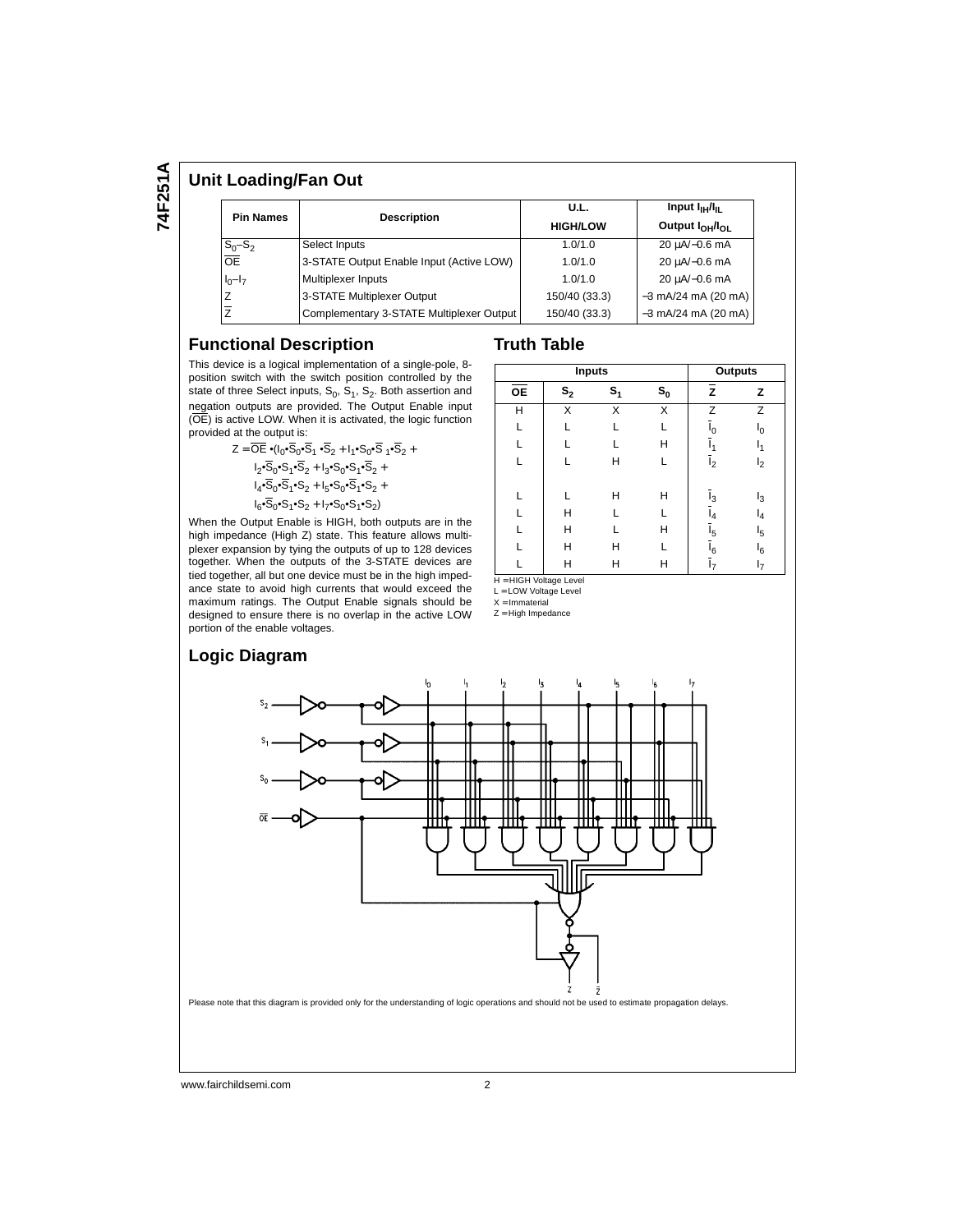#### **Absolute Maximum Ratings**(Note 1) **Recommended Operating**

Storage Temperature −65°C to +150°C Ambient Temperature under Bias −55°C to +125°C Junction Temperature under Bias −55°C to +150°C V<sub>CC</sub> Pin Potential to Ground Pin −0.5V to +7.0V Input Voltage (Note 2) −0.5V to +7.0V Input Current (Note 2) −30 mA to +5.0 mA Voltage Applied to Output in HIGH State (with  $V_{CC} = 0V$ ) Standard Output  $-0.5V$  to  $V_{CC}$ 3-STATE Output −0.5V to +5.5V Current Applied to Output

# **Conditions**

Free Air Ambient Temperature 0°C to +70°C Supply Voltage  $+4.5V$  to  $+5.5V$  74F251A **74F251A**

**Note 1:** Absolute maximum ratings are values beyond which the device may be damaged or have its useful life impaired. Functional operation under these conditions is not implied.

**Note 2:** Either voltage limit or current limit is sufficient to protect inputs.

# in LOW State (Max) twice the rated  $I_{OL}$  (mA)

**DC Electrical Characteristics**

| Symbol           | <b>Parameter</b>             |                                | Min   | Typ | <b>Max</b> | <b>Units</b>   | $V_{CC}$ | <b>Conditions</b>           |
|------------------|------------------------------|--------------------------------|-------|-----|------------|----------------|----------|-----------------------------|
| $V_{\text{IH}}$  | Input HIGH Voltage           |                                | 2.0   |     |            | $\vee$         |          | Recognized as a HIGH Signal |
| $V_{IL}$         | Input LOW Voltage            |                                |       |     | 0.8        | $\vee$         |          | Recognized as a LOW Signal  |
| $V_{CD}$         | Input Clamp Diode Voltage    |                                |       |     | $-1.2$     | $\vee$         | Min      | $I_{IN} = -18$ mA           |
| $V_{OH}$         | Output HIGH                  | 10% V <sub>CC</sub>            | 2.5   |     |            |                |          | $I_{OH} = -1$ mA            |
|                  | Voltage                      | $10\%$ $V_{C}$                 | 2.4   |     |            | $\vee$         | Min      | $I_{OH} = -3$ mA            |
|                  |                              | $5\%$ $V_{C}$                  | 2.7   |     |            |                |          | $I_{OH} = -1$ mA            |
|                  |                              | 5% V <sub>CC</sub>             | 2.7   |     |            |                |          | $I_{OH} = -3$ mA            |
| $V_{OL}$         | Output LOW Voltage           | $\frac{10}{%}$ V <sub>CC</sub> |       |     | 0.5        | $\overline{V}$ | Min      | $I_{OL}$ = 24 mA            |
| Ιн               | Input HIGH                   |                                |       |     | 5.0        |                |          |                             |
|                  | Current                      |                                |       |     |            | μA             | Max      | $V_{IN} = 2.7V$             |
| $I_{\text{BVI}}$ | Input HIGH Current           |                                |       |     | 7.0        |                | Max      |                             |
|                  | <b>Breakdown Test</b>        |                                |       |     |            | μA             |          | $V_{IN} = 7.0V$             |
| $I_{CEX}$        | Output HIGH                  |                                |       |     | 50         |                | Max      | $V_{OUT} = V_{CC}$          |
|                  | Leakage Current              |                                |       |     |            | μA             |          |                             |
| $V_{ID}$         | Input Leakage                |                                | 4.75  |     |            | $\vee$         | 0.0      | $I_{ID} = 1.9 \mu A$        |
|                  | Test                         |                                |       |     |            |                |          | All Other Pins Grounded     |
| $I_{OD}$         | Output Leakage               |                                |       |     | 3.75       |                | 0.0      | $VION = 150$ mV             |
|                  | <b>Circuit Current</b>       |                                |       |     |            | μA             |          | All Other Pins Grounded     |
| Ι'n.             | Input LOW Current            |                                |       |     | $-0.6$     | mA             | Max      | $V_{IN} = 0.5V$             |
| $I_{OZH}$        | Output Leakage Current       |                                |       |     | 50         | μA             | Max      | $V_{\text{OUT}} = 2.7V$     |
| $I_{OZL}$        | Output Leakage Current       |                                |       |     | $-50$      | μA             | Max      | $V_{OIII} = 0.5V$           |
| $I_{OS}$         | Output Short-Circuit Current |                                | $-60$ |     | $-150$     | mA             | Max      | $V_{OUT} = 0V$              |
| $I_{ZZ}$         | <b>Bus Drainage Test</b>     |                                |       |     | 500        | μA             | 0.0V     | $V_{OIII} = 5.25V$          |
| $I_{CCL}$        | Power Supply Current         |                                |       | 15  | 22         | mA             | Max      | $V_{\Omega}$ = LOW          |
| $I_{CCZ}$        | Power Supply Current         |                                |       | 16  | 24         | mA             | Max      | $V_0$ = HIGH Z              |
|                  |                              |                                |       |     |            |                |          |                             |

3 www.fairchildsemi.com